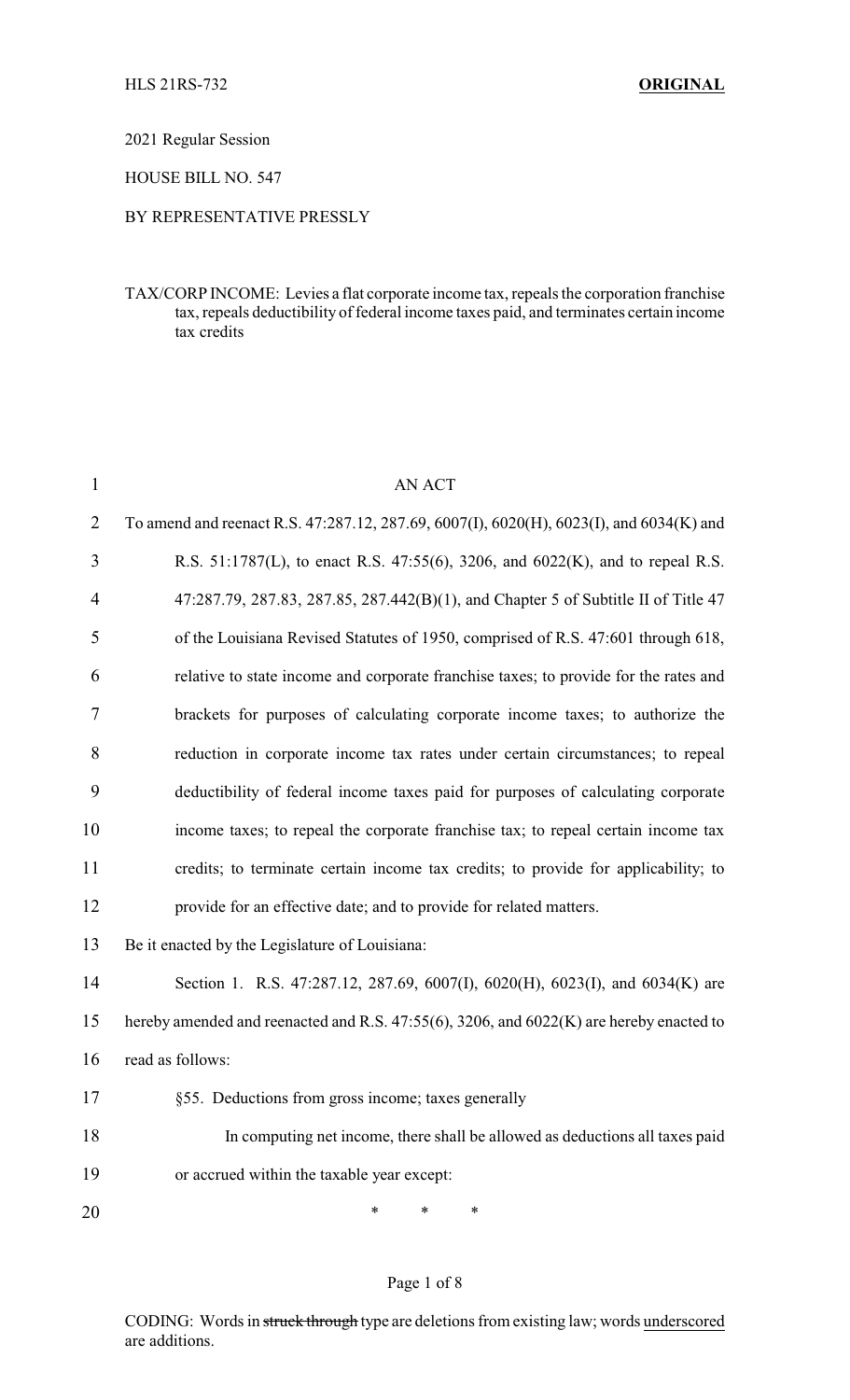| 1  | Federal income taxes paid by corporations and entities taxed as<br>(6)               |
|----|--------------------------------------------------------------------------------------|
| 2  | corporations.                                                                        |
| 3  | *<br>*<br>*                                                                          |
| 4  | $\S 287.12$ . Rates of tax                                                           |
| 5  | A. The tax to be assessed, levied, collected, and paid upon the Louisiana            |
| 6  | taxable income of every corporation shall be computed at the rate of.                |
| 7  | (1) Four percent upon the first twenty-five thousand dollars of Louisiana            |
| 8  | taxable income.                                                                      |
| 9  | (2) Five percent upon the amount of Louisiana taxable income above twenty-           |
| 10 | five thousand dollars but not in excess of fifty thousand dollars.                   |
| 11 | (3) Six percent on the amount of Louisiana taxable income above fifty                |
| 12 | thousand dollars but not in excess of one hundred thousand dollars.                  |
| 13 | (4) Seven percent on the amount of Louisiana taxable income above one                |
| 14 | hundred thousand dollars but not in excess of two hundred thousand dollars.          |
| 15 | (5) Eight three and twenty-eight one hundredths percent on all Louisiana             |
| 16 | taxable income in excess of two hundred thousand dollars.                            |
| 17 | B. Beginning in Fiscal Year 2025, if the total state general fund collections        |
| 18 | in the forecast adopted by the Revenue Estimating Conference for the ensuing fiscal  |
| 19 | year used by the division of administration to confect the executive budget exceeds  |
| 20 | the total state general fund collections in the forecast adopted by the Revenue      |
| 21 | Estimating Conference for the prior fiscal year by no less than one and one half     |
| 22 | percent, the rate of the tax provided for in Subsection A of this Section shall be   |
| 23 | decreased by one-half of one percent beginning the next calendar year. The rate      |
| 24 | reduction authorized in this Subsection shall apply in any fiscal year, and the rate |
| 25 | shall be reduced each calendar year that the revenue threshold is met until the rate |
| 26 | of the tax is zero and the tax is eliminated.                                        |
| 27 | $\ast$<br>∗<br>∗                                                                     |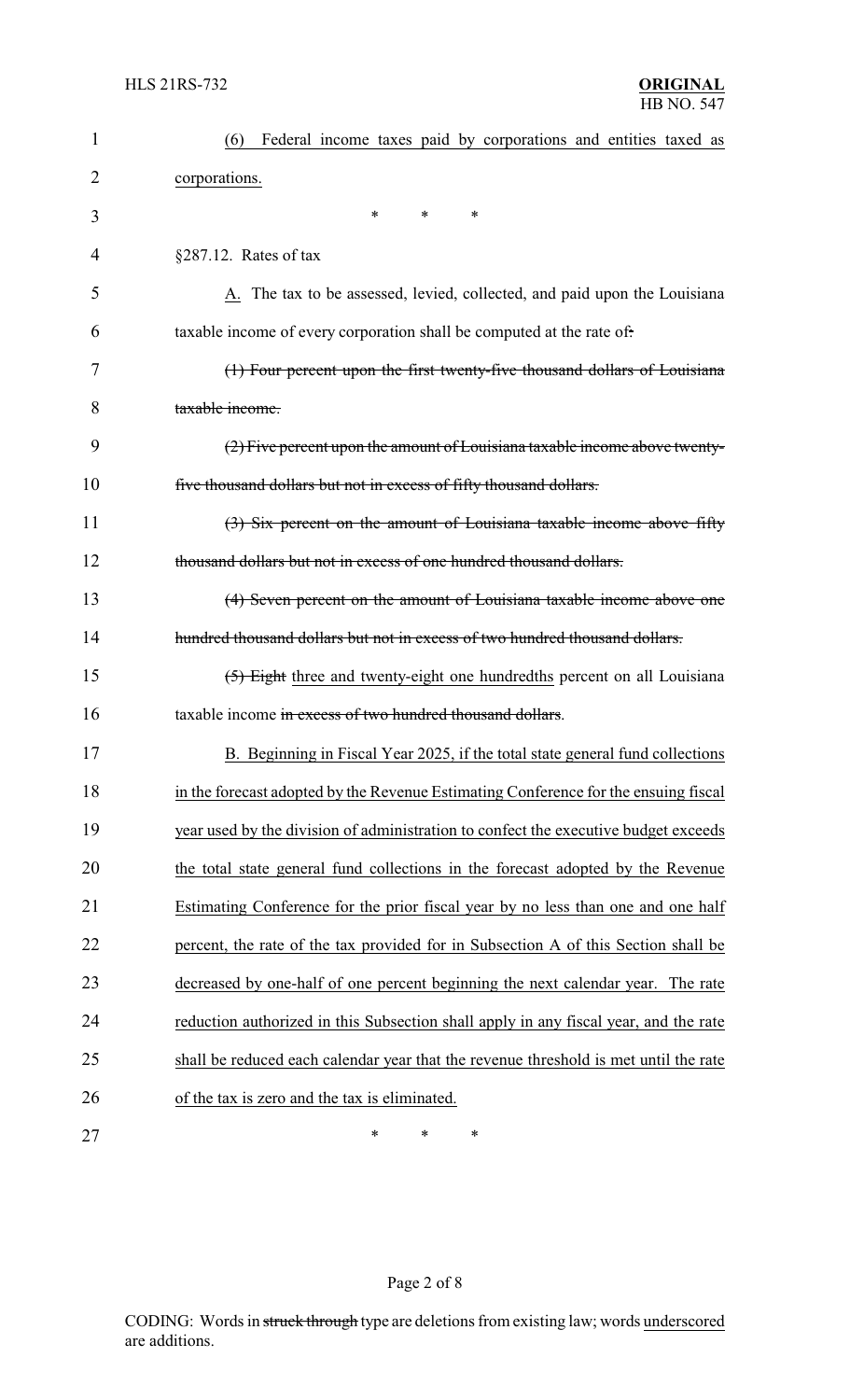| $\mathbf{1}$   | §287.69. Louisiana taxable income defined                                              |  |  |  |
|----------------|----------------------------------------------------------------------------------------|--|--|--|
| $\overline{2}$ | "Louisiana taxable income" means Louisiana net income, after adjustments,              |  |  |  |
| 3              | less the federal income tax deduction allowed by R.S. 47:287.85. "After adjustments"   |  |  |  |
| 4              | means after the application of the net operating loss adjustment allowed by R.S.       |  |  |  |
| 5              | 47:287.86.                                                                             |  |  |  |
| 6              | *<br>*<br>*                                                                            |  |  |  |
| 7              | §3206. Application deadline                                                            |  |  |  |
| 8              | A. The Board of Commerce and Industry shall not enter into any contract of             |  |  |  |
| 9              | exemption from taxation pursuant to the provisions of this Chapter on or after         |  |  |  |
| 10             | January 1, 2023, nor shall the Board of Commerce and Industry renegotiate or           |  |  |  |
| 11             | approve the renewal of an existing contract granted pursuant to the provisions of this |  |  |  |
| 12             | Chapter on or after January 1, 2023. However, contracts entered into prior to          |  |  |  |
| 13             | January 1, 2023, shall continue to receive tax exemptions pursuant to the terms of the |  |  |  |
| 14             | agreement with the state as long as the conditions of the contract continue to be met. |  |  |  |
| 15             | B. The provisions of this Section shall not apply to contracts of exemption            |  |  |  |
| 16             | of ad valorem property taxes entered into or approved by the Board of Commerce         |  |  |  |
| 17             | and Industry pursuant to the provisions of Article VII, Section 21(F) of the           |  |  |  |
| 18             | Constitution of Louisiana.                                                             |  |  |  |
| 19             | $\ast$<br>∗<br>∗                                                                       |  |  |  |
| 20             | §6007. Motion picture production tax credit                                            |  |  |  |
| 21             | *<br>∗<br>∗                                                                            |  |  |  |
| 22             | I. No credits shall be allowed pursuant to this Section for applications               |  |  |  |
| 23             | received on or after July 1, 2025 January 1, 2023.                                     |  |  |  |
| 24             | *<br>∗<br>∗                                                                            |  |  |  |
| 25             | §6020. Angel Investor Tax Credit Program                                               |  |  |  |
| 26             | *<br>$\ast$<br>*                                                                       |  |  |  |
| 27             | H. No credits shall be granted or reserved under this program for reservation          |  |  |  |
| 28             | applications received by the department on or after $July 1, 2025$ July 1, 2023.       |  |  |  |
| 29             | ∗<br>∗<br>∗                                                                            |  |  |  |

# Page 3 of 8

CODING: Words in struck through type are deletions from existing law; words underscored are additions.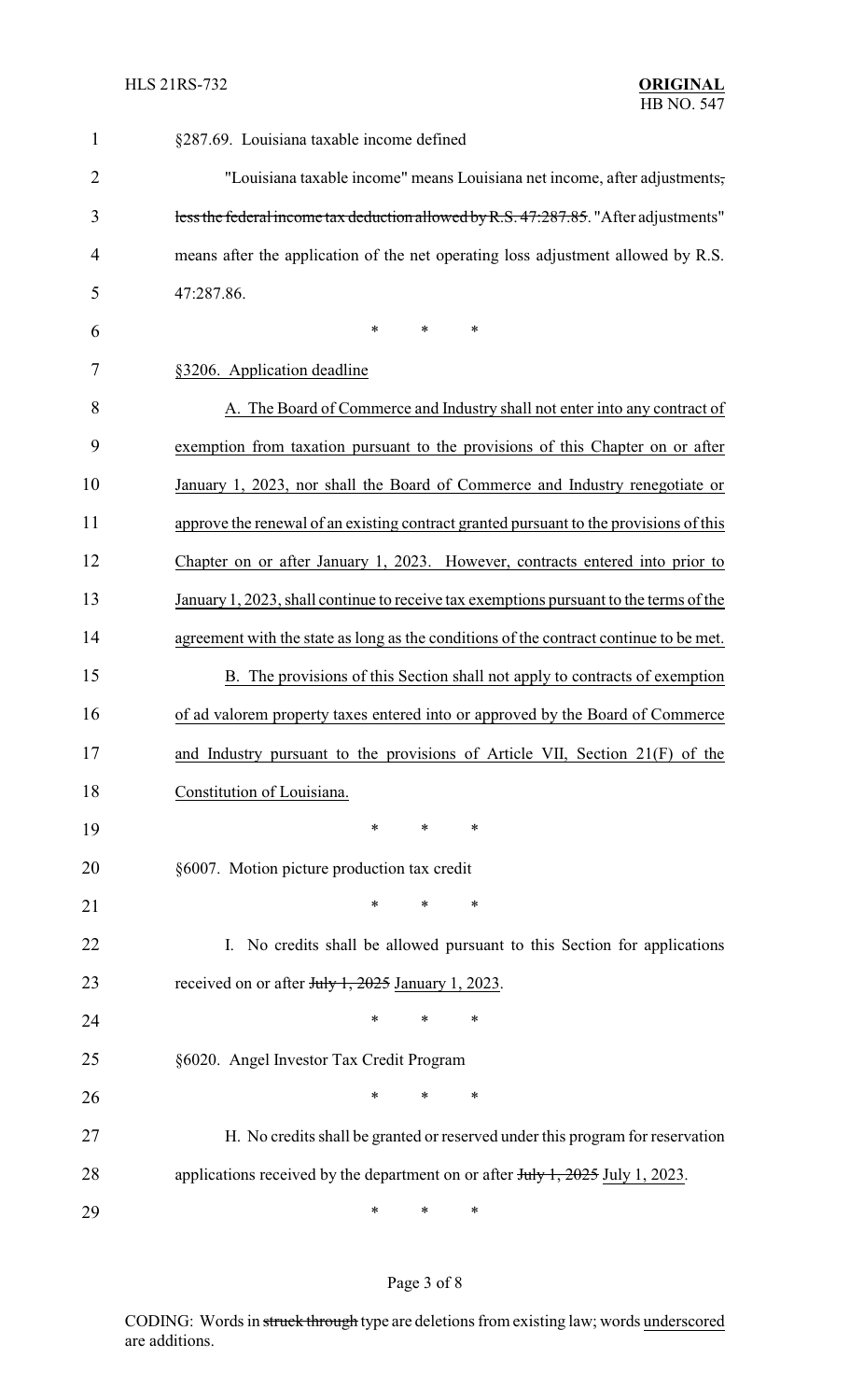| $\mathbf{1}$   | §6022. Digital interactive media and software tax credit                                   |  |  |
|----------------|--------------------------------------------------------------------------------------------|--|--|
| $\overline{2}$ | *<br>∗                                                                                     |  |  |
| 3              | K. The credit authorized pursuant to the provisions of this Section shall                  |  |  |
| 4              | terminate and have no effect beginning on January 1, 2023. No credit shall be              |  |  |
| 5              | granted pursuant to the provisions of this Section for applications received on or after   |  |  |
| 6              | January 1, 2023.                                                                           |  |  |
| 7              | *<br>*<br>∗                                                                                |  |  |
| 8              | §6023. Sound recording investor tax credit                                                 |  |  |
| 9              | *<br>$\ast$<br>$\ast$                                                                      |  |  |
| 10             | I. No credits shall be granted pursuant to the provisions of this Section for              |  |  |
| 11             | applications received on or after $J_{\text{t}}/J_{\text{t}}$ , 2026 July 1, 2023.         |  |  |
| 12             | *<br>$\ast$<br>∗                                                                           |  |  |
| 13             | §6034. Musical and theatrical production income tax credit                                 |  |  |
| 14             | ∗<br>*<br>∗                                                                                |  |  |
| 15             | K. No credit shall be granted or allowed pursuant to this Section for                      |  |  |
| 16             | applications received on or after $J_{\text{t}}/J_{\text{t}}$ , 2025 July 1, 2023.         |  |  |
| 17             | Section 2. R.S. 51:1787(L) is hereby amended and reenacted to read as follows:             |  |  |
| 18             | §1787. Enterprise zone incentives                                                          |  |  |
| 19             | *<br>*<br>$\ast$                                                                           |  |  |
| 20             | L. The department shall not accept any advance notification on or after July               |  |  |
| 21             | $\frac{1}{2026}$ July 1, 2023.                                                             |  |  |
| 22             | Section 3. R.S. 47:287.79, 287.83, 287.85, 287.442(B)(1), and Chapter 5 of Subtitle        |  |  |
| 23             | II of Title 47 of the Louisiana Revised Statutes of 1950, comprised of R.S. 47:601 through |  |  |
| 24             | 618, are hereby repealed in their entirety.                                                |  |  |
| 25             | Section 4. The provisions of this Act shall be applicable for taxable periods              |  |  |
| 26             | beginning on or after January 1, 2023.                                                     |  |  |
| 27             | Section 5. This Act shall take effect and become operative on January 1, 2023, if the      |  |  |
| 28             | proposed amendment of Article VII of the Constitution of Louisiana contained in the Act    |  |  |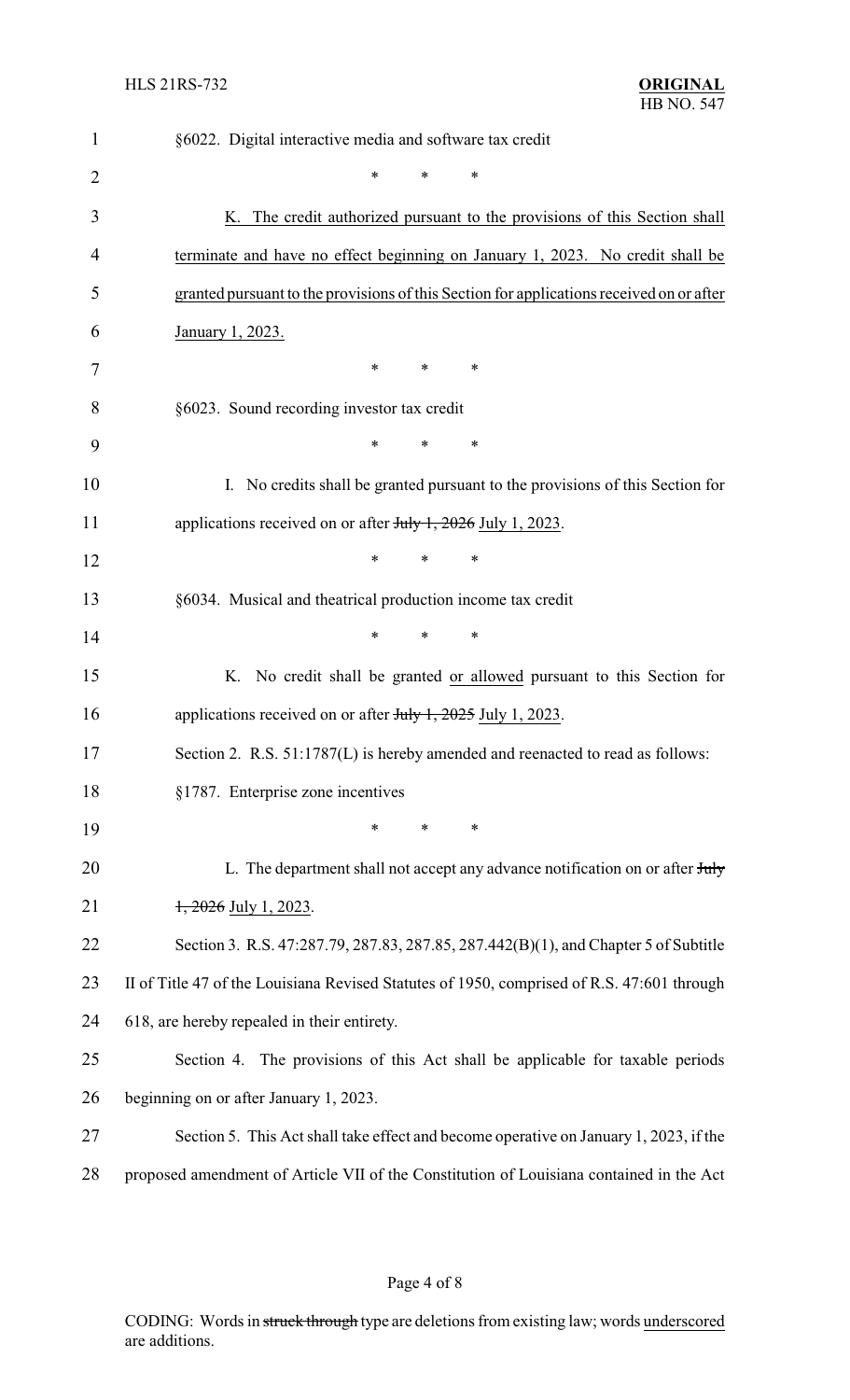- 1 which originated as House Bill No. of this 2021 Regular Session of the Legislature is
- 2 adopted at a statewide election and becomes effective.

### **DIGEST**

The digest printed below was prepared by House Legislative Services. It constitutes no part of the legislative instrument. The keyword, one-liner, abstract, and digest do not constitute part of the law or proof or indicia of legislative intent. [R.S. 1:13(B) and 24:177(E)]

| HB 547 Original | 2021 Regular Session | Pressly |
|-----------------|----------------------|---------|
|                 |                      |         |

Abstract: Reduces the rate of the corporate income tax from a graduated system of rates and brackets  $\frac{10}{2}$  a flat rate of 3.28%, repeals the corporate franchise tax, repeals the deduction for federal income taxes paid, and terminates certain income tax credits.

Present law provides that the tax to be assessed, levied, collected, and paid on the La. taxable income of every corporation shall be computed at the following rates:

- (1) 4% on the first \$25,000 of La. taxable income.
- (2) 5% on La. taxable income above \$25,000 but not in excess of \$50,000.
- (3) 6% on La. taxable income above \$50,000 but not in excess of \$100,000.
- (4) 7% on La. taxable income above \$100,000 but not in excess of \$200,000.
- (5) 8% on all La. taxable income in excess of \$200,000.

Proposed law changes present law by deleting the graduated schedule of rates dependant on the amount of taxable income of the taxpayer in favor of a flat 3.28% corporate income tax rate.

Proposed law includes a mechanism for the corporate income tax rate to be reduced in .5% increments if certain revenue thresholds are met until the tax rate is 0% and the tax is eliminated.

Present constitution and present law authorize a state deduction for federal income taxes paid for purposes of computing income taxes for the same period.

Proposed law repeals the present law provisions that authorize a state deduction for federal income taxes paid for purposes of calculating corporate income taxes.

Present law (R.S. 47:601 et seq.) establishes the corporation franchise tax which is levied on every domestic and foreign corporation exercising its charter, qualified to do business, or actually doing business in La. Corporate franchise tax is also levied on any domestic or foreign corporation owning or using any part of its capital, plant, or other property in Louisiana.

Present law provides that the tax shall be levied at the following rates:

- (1) \$1.50 per \$1,000 of taxable capital, up to \$300,000.
- $(2)$  \$3 per \$1,000 of taxable capital above \$300,001.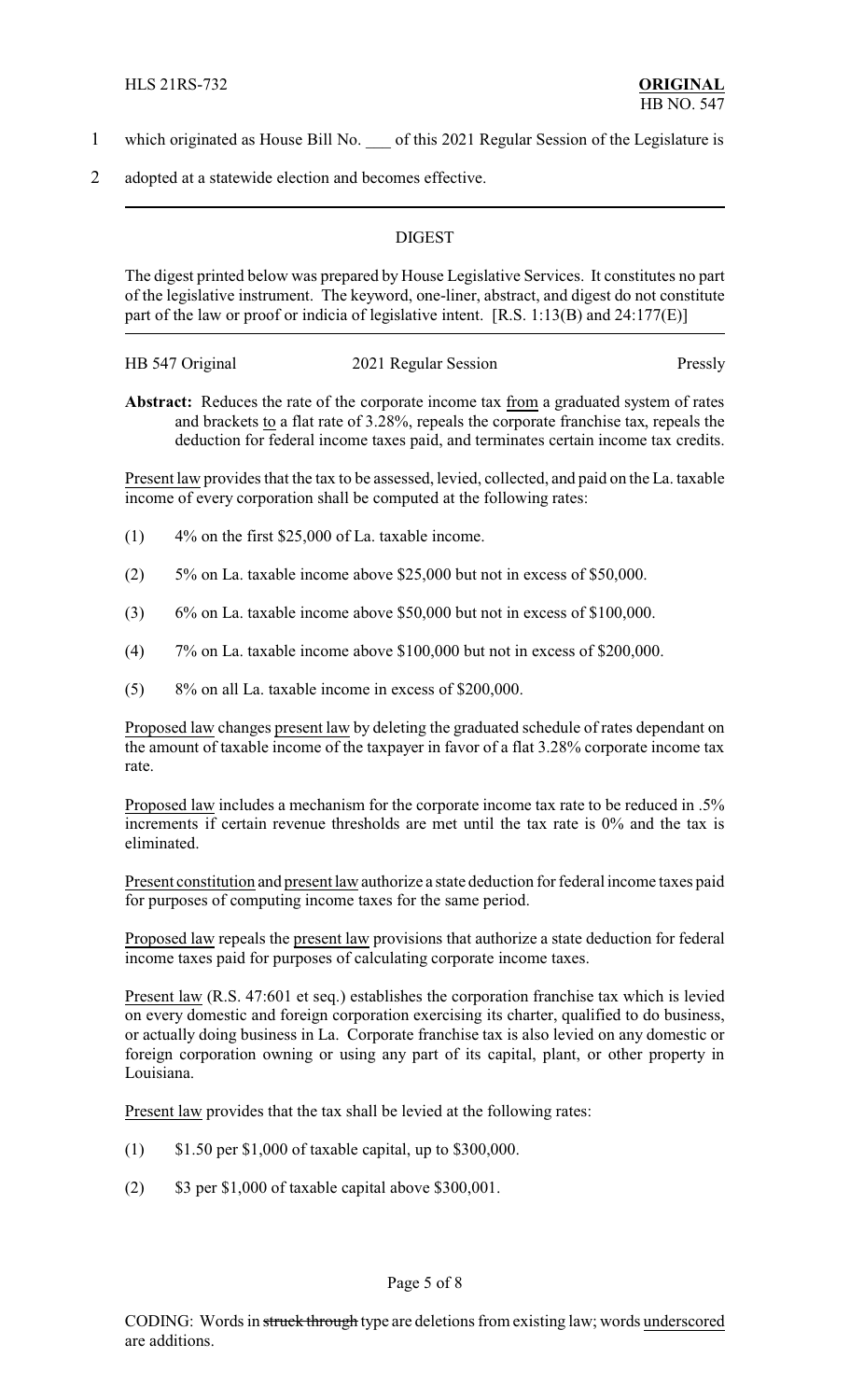Present law suspends the lower tier of corporate franchise tax and the initial tax for small business corporations for taxable periods beginning between July 1, 2020, and June 30, 2021.

Proposed law repeals present law.

Present law requires every corporation or other entity subject to the franchise tax to pay only an initial tax of \$110 in the first accounting period in which it becomes subject to the tax.

Proposed law repeals present law.

Present law authorizes the Board of Commerce and Industry, with approval of the governor, to enter into exemption contracts with manufacturing establishments, headquarters, or warehousing and distribution establishments seeking such exemption if requirements of present law are met regarding the location of the entity seeking the exemption for tax equalization.

Proposed law prohibits the Board of Commerce and Industry from entering into any exemption contract on or after Jan. 1, 2023, and prohibits the Board of Commerce and Industry from renegotiating or approving the renewal of an existing contract on or after Jan. 1, 2023. However, contracts entered into prior to Jan. 1, 2023, shall continue to receive tax exemptions pursuant to the terms of the agreement with the state as long as the conditions of the contract continue to be met. Proposed law does apply to contracts of exemption of ad valorem property taxes entered into or approved by the Board of Commerce and Industry pursuant to the present constitution.

Present law authorizes the following tax credits for state-certified motion picture productions:

- (1) A 25% tax credit if the base investment is in excess of \$300,000 or if the production is a La. screenplay production.
- (2) An additional 5% base investment credit for projects filmed outside the New Orleans Metro Zone, but not including St. John the Baptist Parish.
- (3) An additional 10% base investment credit for certain expenditures equal to or greater than \$50,000 but less than \$5 million for projects meeting certain La. screenplay criteria.
- (4) A 15% credit for La. resident payroll expenditures.
- (5) A 5% credit for certain La.-based visual effects expenditures meeting certain requirements.

Present law prohibits credits for applications received on or after July 1, 2025.

Proposed law retains present law but accelerates termination of the motion picture production tax credit from on or after July 1, 2025, to beginning Jan. 1, 2023.

Present law establishes the Angel Investor Tax Credit program which authorizes a 25% income or corporate franchise tax credit on investments in La. small businesses that are certified by La. Economic Development as "Louisiana Entrepreneurial Businesses."

Present law limits the total amount of credits granted under the program to \$3.6 million per year but authorizes the department to carry forward residual unused credits in any calendar year to subsequent calendar years without regard to the annual credit cap. Prohibits credits from being granted or reserved for applications received by the Dept. of Economic Development on or after July 1, 2025.

#### Page 6 of 8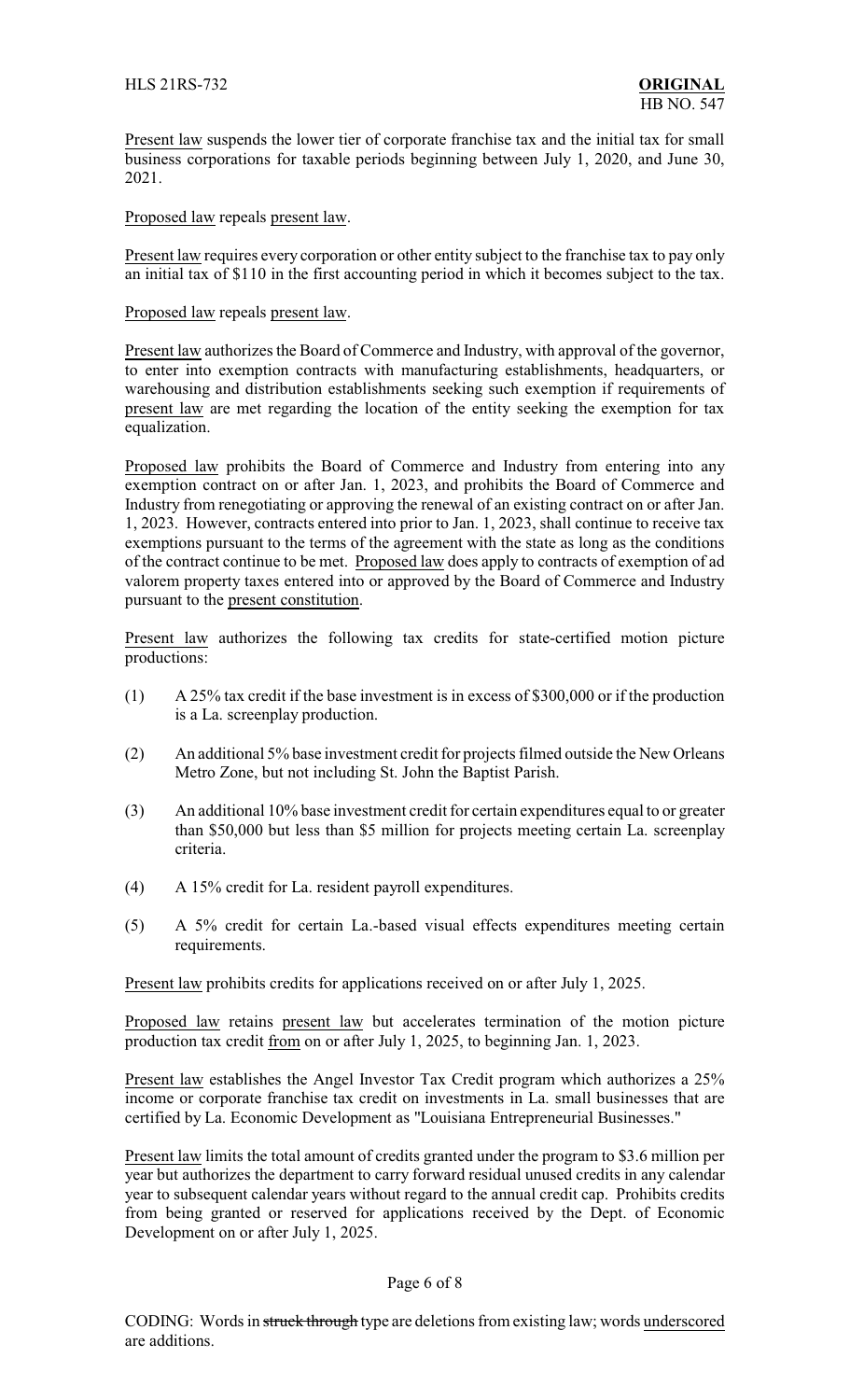Proposed law retains present law but accelerates the termination date for granting or reserving credits from on or after July 1, 2025, to on or after July 1, 2023.

Present law authorizes an income tax credit for applications for state-certified digital media productions submitted to the office of entertainment industry development on or after July 1, 2017, and subsequently approved by the office and secretary, that shall be earned by a company at the time funds are expended in La on a state-certified production. The amount of the credit shall be equal to 18% of the base investment and an additional 7% tax credit to the extent the base investment is expended on payroll for La. residents employed in connection with a state-certified production.

Proposed law retains present law but terminates the credit beginning Jan. 1, 2023 and prohibits credits from being granted for applications received on or after Jan. 1, 2023.

Present law authorizes a state income tax credit for investments made in state-certified sound recording productions until July 1, 2026. The tax credit is earned by investors at the time expenditures are certified by the Dept. of Economic Development (DED) according to the total base investment certified for the sound recording production company per calendar year. The aggregate amount of credits that can be certified each year is limited to \$2,160,000; however, 50% of the credits certified each year shall be reserved for qualified music companies (QMC).

Present law provides that the amount of the credit for each investor for state-certified productions received on or after July 1, 2017, is 18% of the base investment made by that investor in excess of \$25,000 or, if a resident of this state, in excess of \$10,000. Present law provides for the following additional tax credits for state-certified productions:

- (1) QMC Tier 1 payroll credit of 10% for each new job with a salary of \$35,000 through \$66,000 per year.
- (2) QMC Tier 2 payroll credit of 15% for each new job with a salary of \$66,000 but not more than \$200,000.
- (3) Additional 10% increase in the base amount if the base investment is expended by a QMC on a sound recording of a resident copyright.

Proposed law prohibits credits from being allowed or granted for applications received on or after July 1, 2023. Otherwise retains present law.

Present law provides for income tax credits for state-certified productions and state-certified musical or theatrical facility infrastructure projects with annual limitations on the amount of credits that can be granted each year of \$10 million and a per project cap of \$1 million. Further provides that if the available cap is not used in any fiscal year then any amount of cap remaining shall be available for use in subsequent fiscal years.

Present law reserves 50% of the annual credit cap for state-certified musical or theatrical productions by approved nonprofit organizations. Present law prohibits credits from being granted for applications received on or after July 1, 2025.

Proposed law accelerates the termination date for granting credits from on or after July 1, 2025 to on or after July 1, 2023. Otherwise retains present law.

Present law provides for the Enterprise Zone Program under which the Board of Commerce and Industry can enter into contracts after consultation with the secretary of DED and the secretaryof the Dept. of Revenue with qualified applicants for rebates of state and local sales and use tax or a refundable investment income tax credit equal to 1.5% of the amount of qualified expenditures.